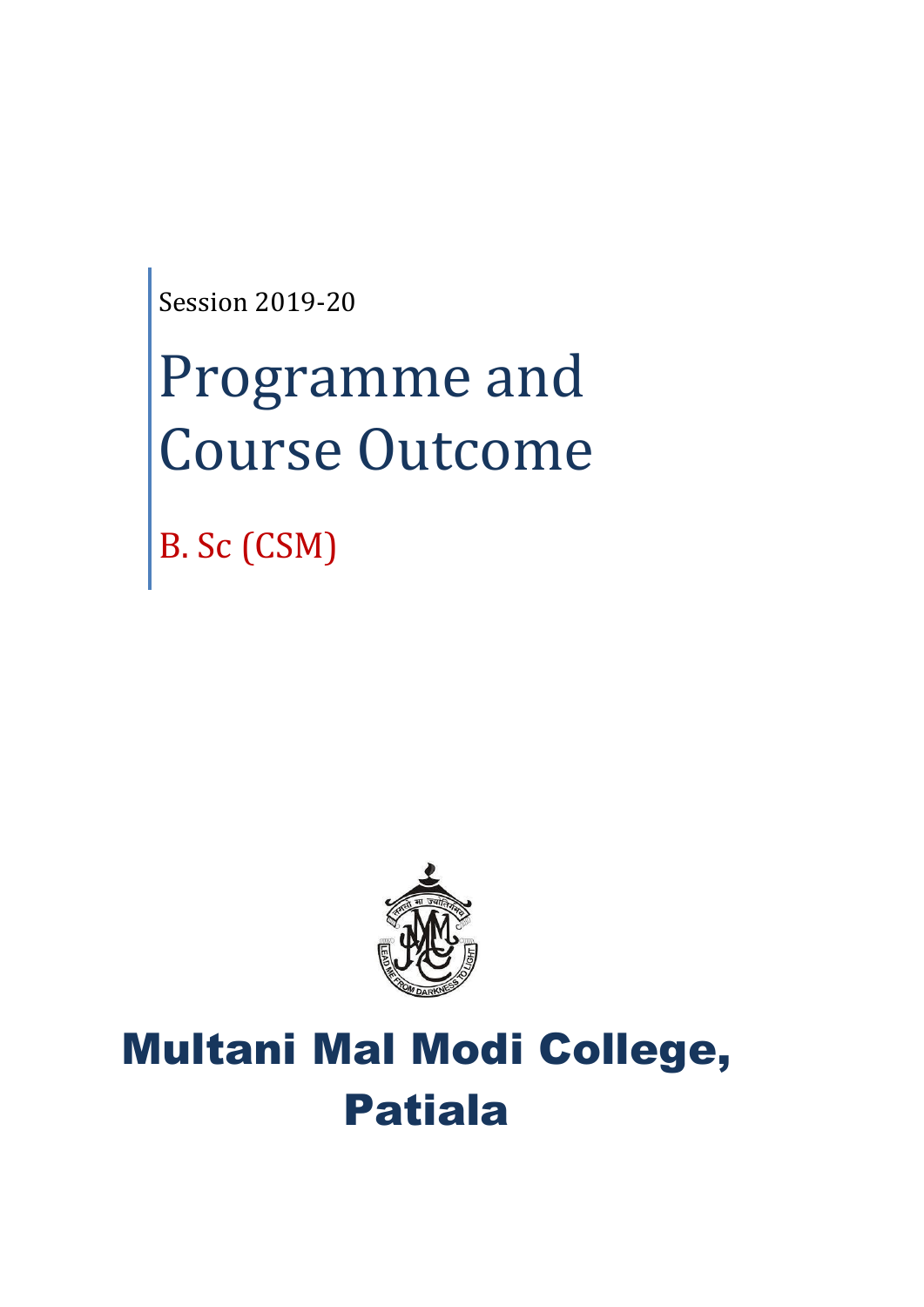# **Program Outcomes (POs)**

- PO1: Ability to communicate various concepts of mathematics, statistics and computer effectively using examples and their geometrical visualizations.
- PO2: Good overall knowledge of Statistics covering various aspects. As a result, they will not only be able to understand the important statistical techniques but also able to apply some commonly used statistical techniques to other fields.
- PO3: Ability to employ critical thinking in understanding the concepts in every area of mathematics and statistics.
- PO4: Ability to examine basic statistical issues in a more logical and methodical manner.
- PO5: Capability to identify logical flaws and loopholes in the arguments of practicing Statisticians, analyze and synthesize data from a variety of sources and accordingly draw conclusions.
- PO6: Capability for inquiring about appropriate questions relating to the concepts in various fields.
- PO7: Ability to think, acquire knowledge and skills through logical reasoning and to inculcate the habit of self-learning.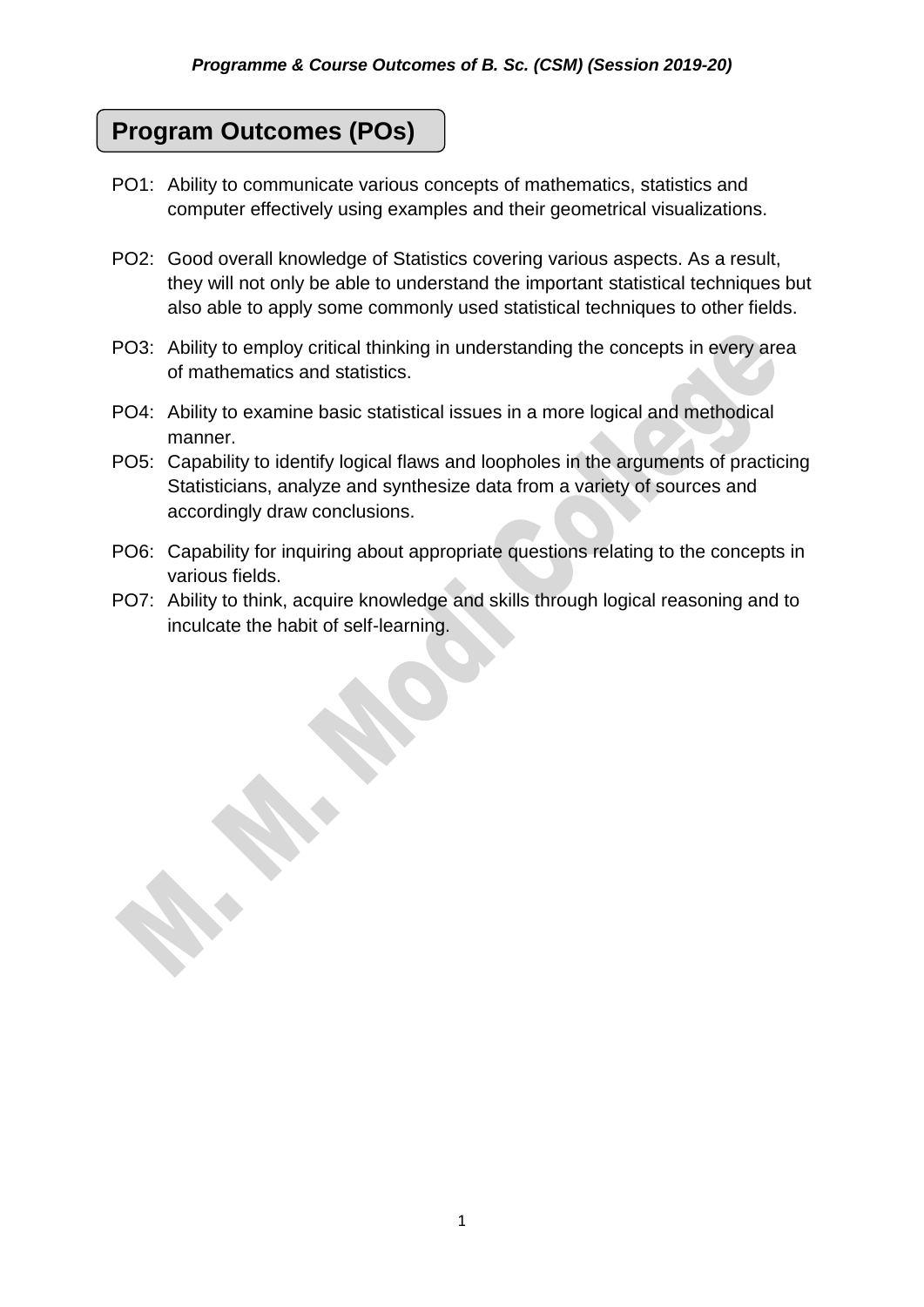# **Course Outcomes (COs)**

#### **B. Sc. (CSM) - I**

#### **Semester-1 st**

| Code           | <b>Course</b>                                  |  |
|----------------|------------------------------------------------|--|
| <b>CSM 111</b> | Algebra                                        |  |
| <b>CSM 112</b> | <b>Trignometry and Differential Calculus</b>   |  |
| <b>CSM 113</b> | <b>Computer Oriented Statistical Methods I</b> |  |
| <b>CSM 114</b> | <b>Probability Theory I</b>                    |  |
| <b>CSM 116</b> | Introduction to Information Technology         |  |
| <b>CSM 117</b> | Computer Programing using C                    |  |
|                | Qualifing Compulsory / Elementary Punjabi      |  |
|                |                                                |  |
| Semester-2nd   |                                                |  |
| Code           | Course                                         |  |

#### Semester-2<sup>nd</sup>

| Code           | <b>Course</b>                            |
|----------------|------------------------------------------|
| <b>CSM-121</b> | Integral Calculus & differtial equations |
| <b>CSM-122</b> | Geometry                                 |
| <b>CSM-123</b> | Computer oriented statistical method-II  |
| <b>CSM-124</b> | Probability Theory -II                   |
| <b>CSM-126</b> | Object Oriented Programming using C++    |
| <b>CSM-127</b> | <b>Management Information System</b>     |
|                | <b>Punjabi Compulsory</b>                |

#### **CSM-111 ALGEBRA**

C01: Understand Relations between the roots and coefficients of general

polynomial equation C02: Understand Matrix Algebra in context of Vectors.

- C03: Apply computational techniques and algebraic skills essential for the study of Matrix Algebra.
- C04: Apply the knowledge of Matrix algebra in scientific fields.
- C05: Use the techniques of algebra in Statistics

#### **CSM-112 : TRIGONOMETRY AND DIFFERENTIAL CALCULUS**

CO 1: Understand Trigonometry including DeMoivre's theorem and its applications, Gregory's series and Summation of series.

CO 2: Understand the concept of limit, continuity of a function at a point,

Differentiability ,Concavity and convexity, Asymptotes ,Curvature and Tracing of curves

CO3: Solve higher order algebraic equations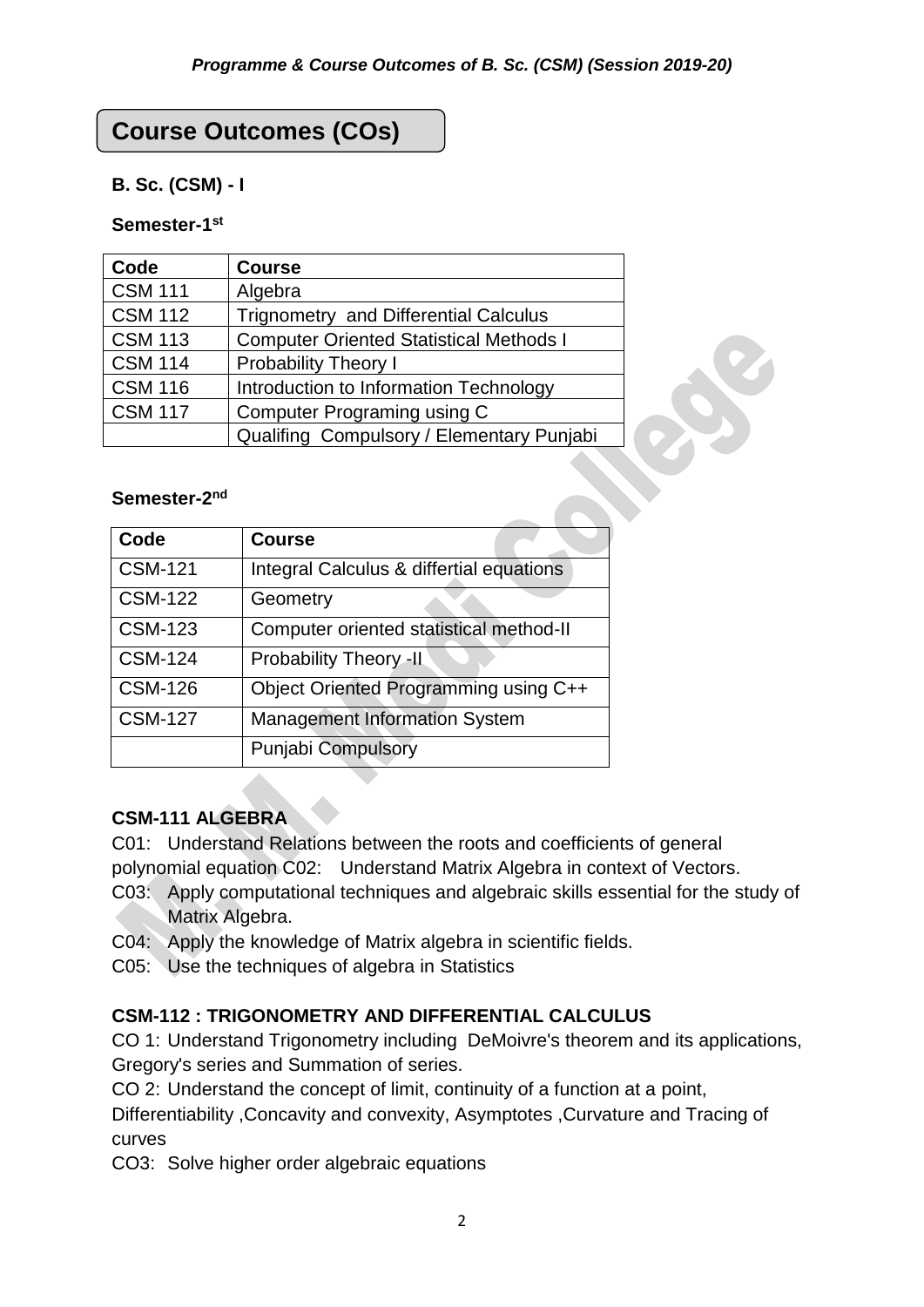CO4: Investigate and formulate various test and parameters used for analysis of current flow and sound waves in physics, computer science.

CO 5: Apply the concepts of trigonometry in complex analysis

#### **CSM-113 : COMPUTER ORIENTED STATISTICAL METHODS-I**

CO1: Study data and its representation

CO2: understand Measures of central tendency, Dispersion, Skewness andKurtosis

CO3: interpret important theorems on probability and their use in solving real life problems

CO4: Know correlation, correlation coefficients and its applications.

#### **CSM-114 : PROBABILITY THEORY-I**

CO1: Distinguish between random and non-random experiments.

CO2: Conceptualise the probabilities of events including frequentist and axiomatic approach.

CO3: Learn the notion of conditional probability including the concept of Bayes' Theorem.

CO4: Related the concept of discrete and continuous random variables and their probability distributions including expectation and moments of one as well as two variables.

#### **CSM-116 INTRODUCTION TO INFORMATION TECHNOLOGY**

#### **Upon the completion of the course the learner will be able to**

**PO-1**: Familiarization with the types of computer, peripheral devices, memory management, multimedia and number system.

**PO-2**: Learn about working of various input and output devices.

**PO-3**: Learnt about binary number representation along with its operations.

**PO-4**: Understand theoretical framework of internet and associated application of theinternet.

**PO-5**: Acquire the knowledge about the binary number representation along with its operations.

**PO-6**: Understand of the role of computers in business, education and society.

#### **CSM-117 COMPUTER PROGRAMING USING C**

#### **After completion of this course, students will be able to:**

**CO-1**: Understand of various concepts of programming language.

- **CO-2**: Develop logics and analytical ability solve problem.
- **CO-3**: Learn about procedural programming using functions.
- **CO-4**: Acquired various flow control statements.
- **CO-5**: Learn about various storage classes along with user defined data types.
- **CO-6:** Acquire knowledge of file handling
- **CO-7**: Work with arrays of complex structure data types.
- **CO-8**: Understanding a concept of functional hierarchical code organization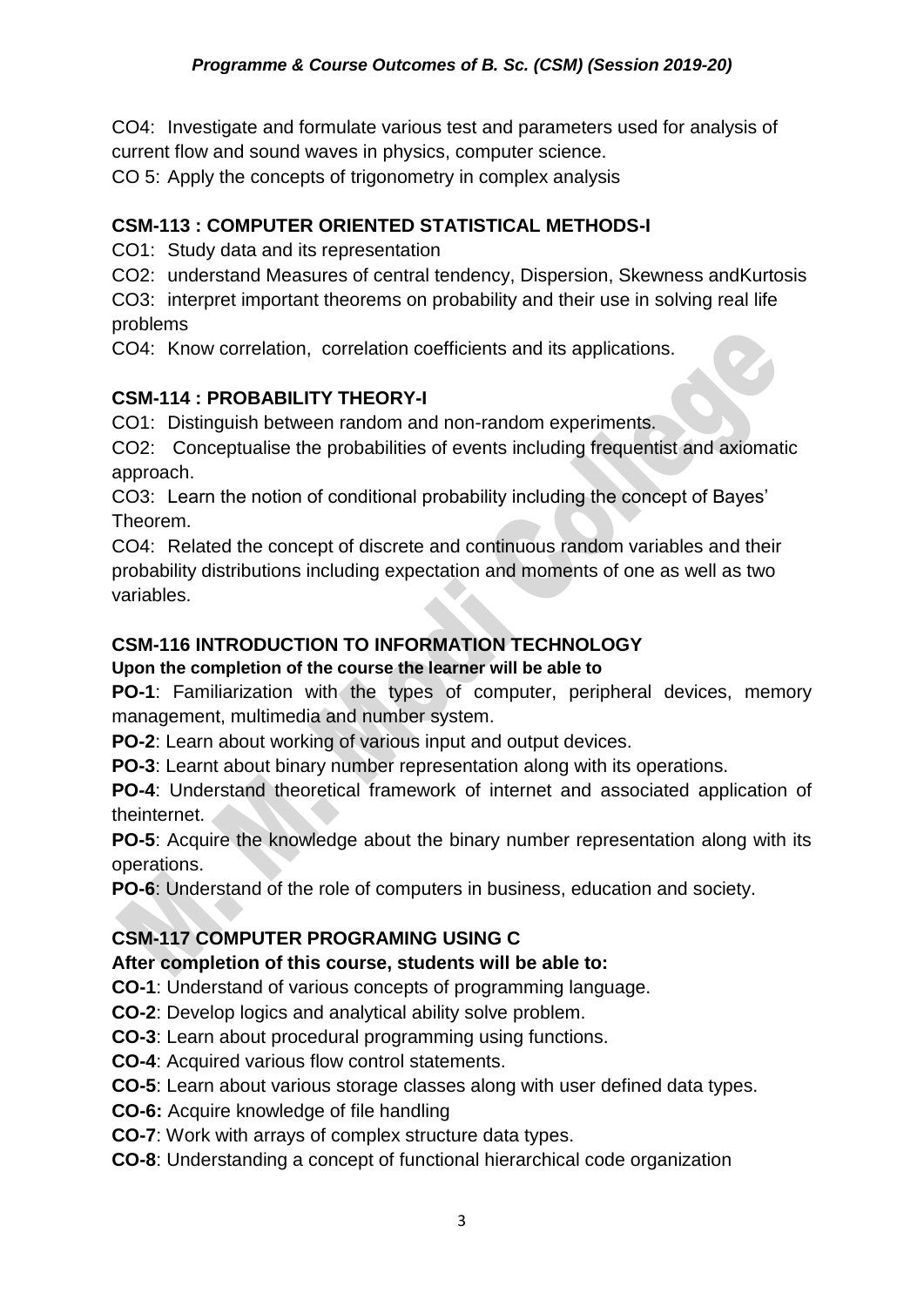#### **PUNJABI**

## **ਪੜ੍ਹਾਈ ਉਪਰੰ ਤ ਵਿਵਿਆਰਥੀਆਂਿੀ ਯੋਗਤਾ ਅਤੇਸਮਰਥਾ ਵਿਚ ਸਾਰਥਕ ਿਾਧਾ ਹੋਿੇਗਾ**

- 1. ਸਾਹਿਤਕ ਰਚਨਾਵਾਂ ਦੇ ਮਾਧਿਅਮ ਨਾਲ ਵਿਦਿਆਰਥੀਆਂ ਅੰਦਰ ਸਾਹਿਤਕ ਰਚੀਆਂ ਦਾ ਵਿਕਾਸ ਹੰਦਾ ਹੈ।
- 2. ਭਾਸ਼ਾ ਦੀ ਸਿਧਾਂਤਕ ਜਾਣਕਾਰੀ ਨਾਲ ਵਿਦਿਆਰਥੀ ਦੀ ਭਾਸ਼ਾਈ ਸਮਰੱਥਾ ਵਿਚ ਵਾਧਾ ਹੰਦਾ ਹੈ
- 3. ਸਮਾਜਕ ਵਾਤਾਵਰਣ ਤੇ ਸਭਿਆਚਾਰਕ ਵਿਸ਼ਿਆਂ ਸਬੰਧੀ ਗਿਆਨ ਦੀ ਪ੍ਰਾਪਤੀ ਹੋਵੇਗੀ।
- 4. ਵਿਦਿਆਰਥੀਆਂ ਵਿਚ ਆਲੋਚਨਾਤਮਕ ਤੇ ਸਿਰਜਣਾਤਮਕ ਸੋਚ/ਪਹੰਚ ਦਾ ਵਿਕਾਸ ਹੋਵੇਗਾ ਜਿਸ ਨਾਲ ਉਹ ਸਮਾਜ ਪ੍ਰਤੀ ਜਿੰਮੇਵਾਰ ਹੁੰਦੇ ਹਨ।
- 5. ਮਨੁੱਖੀ ਹੋਂਦ ਦੇ ਸੰਕਟਾਂ ਦੀ ਨਿਸ਼ਾਨਦੇਹੀ ਅਤੇ ਉਹਨਾਂ ਦਾ ਯੋਗ ਹੱਲ ਲੱਭਣ ਦੇ ਸਮਰੱਥ ਹੋਣਗੇ।
- 6. ਵਿਦਿਆਰਥੀ ਆਪਣੇ ਵਿਚਾਰਾਂ ਨੂੰ ਲਿਖਿਤ ਅਤੇ ਮੌਖਿਕ ਰੂਪ ਵਿਚ ਵਿਅਕਤ ਕਰਨ ਦਾ ਹੁਨਰ ਹਾਸਲ ਕਰਨਗੇ।
- 7. ਵਿਦਿਆਰਥੀਆਂ ਵਿਚ ਪੰਜਾਬੀ ਭਾਸ਼ਾ ਦੀ ਵਿਆਕਰਨਕ ਮੁਹਾਰਤ ਨਾਲ ਕਿਸੇ ਵੀ ਹੋਰ ਭਾਸ਼ਾ ਨੂੰ ਆਸਾਨੀ

ਨਾਲ ਗਹਿਣ/ਸਮਝਣ ਦੀ ਯੋਗਤਾ ਦਾ ਵਿਕਾਸ ਹੋ ਜਾਂਦਾ ਹੈ।

#### **CSM 121: INTEGRAL CALCULUS AND DIFFERENTIAL EQUATIONS**

CO 1: Understand definite integrals ,Quadrature and rectification ,Volumes and surfaces of solids of revolution

CO 2: Apply and deduce Area and volume of two dimensional surfaces using analytical methods.

CO3: Solve Equations of first order and first degree, Equations of First order higher degree, Linear differential equations of second order

CO 4: Understand Geometrical meaning of a differential equation and Orthogonal trajectories

CO 5: Apply fundamental principles of Ordinary and Partial Differential Equations for solving parabolic, hyperbolic and elliptic equations.

CO 6: Develop the ability to apply differential equations to significant applied and theortical problems.

#### **CSM 122- GEOMETRY**

CO 1: Understand and identify general equation of conics, Sphere, Cone and cylinder.

CO 2: Understand and identify Pole and polar forms of conic ,Special properties of parabola, ellipse and hyperbola

CO 3: Identify and Investigate curves represented by second degree equation in two variables.

CO 4 : Solve and reduce second degree equation to standard forms.

CO 5: Apply and judge shape of curves correlate their physical properties.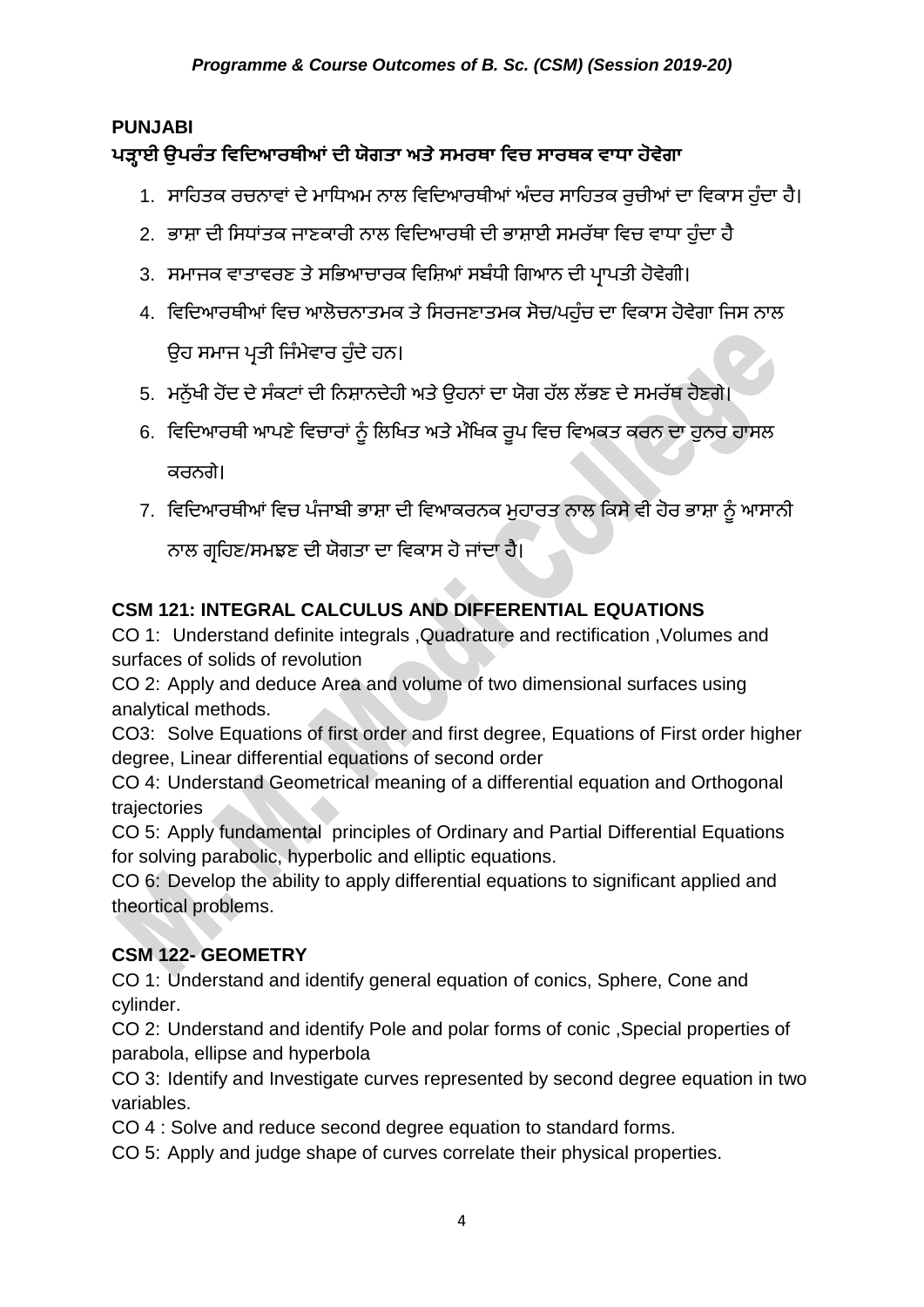CO 6: Formulate his knowledge in animation, aviation, computer graphics, construction, engineering and many more real world domains

#### **CSM 123 (Computer Oriented Statistical Methods-II)**

CO 1: Understand Bivariate Data: Scatter Diagram, Product Moment Correlation Coefficient and Its Properties.

CO 2: Find Coefficient of Determination. Spearman's Rank Correlation Coefficient. CO 3: Understand Concept of Errors in Regression, Principle of Least Square, Fitting of Linear Regression and Related Results.

CO 4: Apply Concepts of Multiple Regression, Correlation to real life problems.

CO 5: Analyze the data using various measures of Association for Two Way Classified Data.

#### **CSM-124 (PROBABILITY THEORY– II)**

CO 1: Understand Standard univariate discrete and continuous distributions.

CO 2: Apply Chebyshev's inequality and weak law of large Numbers in daily life.. CO 3: Understand central limit theorem, which establish the remarkable fact that the empirical frequencies of so many natural populations, exhibit a bell shaped curve.

#### **CSM-126 OBJECT ORIENTED PROGRAMING USING C++**

#### **After the completion of the course the learner will be able to**

**CO-1**: Understand the benefits of Object-Oriented Programming (OOP) as compare to Traditional Programming approach and resolve problem in domain of objectoriented programming.

**CO-2**: Familiarization with a widely range of features of object-oriented programming using C++

**CO-3**: Understand Object oriented approach for finding solutions to various problems with the help of C++ language.

**CO-4**: Understand the concept of polymorphism with the help function overloading and virtual functions.

**CO-5**: Acquire various types of various types and forms of inheritance.

**CO-6**: Understand basic of generic functions and classes.

#### **CSM-127 MANAGEMENT INFORMATION SYSTEM**

#### **After completion of this course, students will be able to:**

**CO-1:** Understand the concept of information, system, value of information, elements of a system and role of information system.

**CO-2:** Understand the classification of MIS.

**CO-3:** Experience various stages in the development of MIS and applications of Information Systems in functional areas of MIS.

**CO-4:** Have a clear idea about DSS and its difference from MIS.

#### **PUNJABI**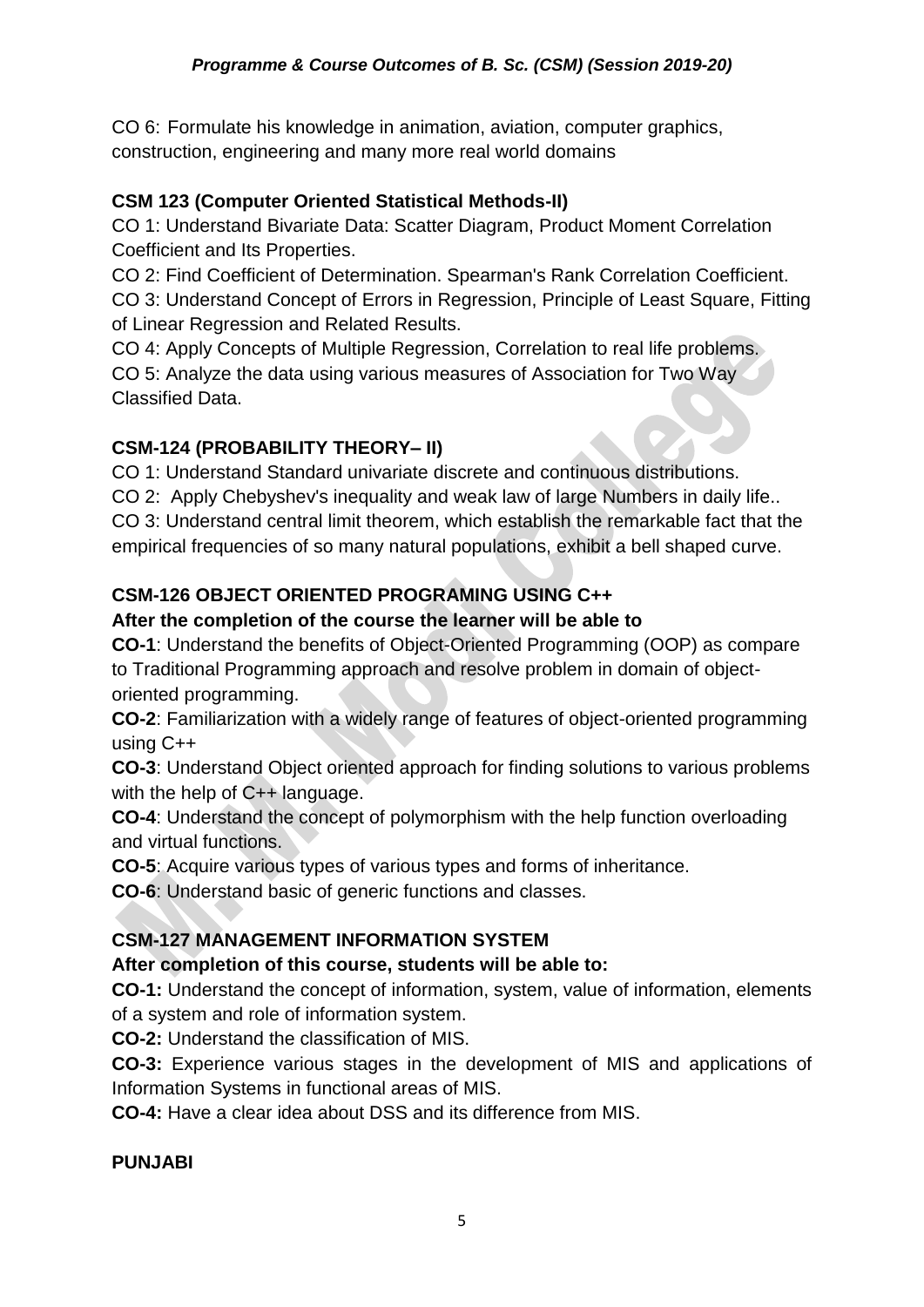#### **ਉਪਰੰ ਤ ਵਿਵਿਆਰਥੀਆਂਿੀ ਯੋਗਤਾ ਅਤੇਸਮਰਥਾ ਵਿਚ ਸਾਰਥਕ ਿਾਧਾ ਹੋਿੇਗਾ**

- 1. ਵਿਆਕਰਨਕ ਪੱਧਰ ਉੱਤੇ ਪੰਜਾਬੀ ਭਾਸ਼ਾ ਨੂੰ ਸ਼ੁੱਧ ਰੂਪ ਵਿਚ ਉਚਾਰਨ, ਲਿਖਣ ਅਤੇ ਪੜ੍ਹਨ ਦਾ ਹੁਨਰ ਪੈਦਾ ਹੰਦਾ ਹੈ।
- 2. ਪੰਜਾਬੀ ਭਾਸ਼ਾ ਦੇ ਸ਼ਬਦ ਨਿਰਮਾਣ ਪ੍ਰਬੰਧ ਦਾ ਗਿਆਨ ਹੰਦਾ ਹੈ।
- 3. ਵਾਰਤਕ ਨਾਲ ਸਬੰਧਿਤ ਵਿਸ਼ੇ ਪੜ੍ਹਨ ਕਰਕੇ ਵਿਦਿਆਰਥੀਆਂ ਵਿਚ ਨਵੇਂ ਵਿਚਾਰ ਪੈਦਾ ਹੁੰਦੇ ਹਨ।
- 4. ਵੱਖ ਵੱਖ ਉਪਭਾਸ਼ਾਵਾਂ ਦੀ ਵੱਖਰਤਾ ਰਾਹੀਂ ਪੰਜਾਬ ਦੀ ਭਾਸ਼ਾਈ ਭਿੰਨਤਾ ਤੇ ਵਿਸ਼ਾਲਤਾ ਦਾ ਗਿਆਨ ਹੁੰਦਾ

ਿੈ।

5. ਨਿਜੀ ਅਤੇ ਵਪਾਰਕ ਚਿੱਠੀ-ਪੱਤਰ ਰਾਹੀਂ ਸਰਲ ਪੇਸ਼ਕਾਰੀ ਅਤੇ ਸੰਚਾਰ ਯੋਗਤਾ ਦਾ ਵਿਕਾਸ ਹੁੰਦਾ ਹੈ।

# **Course Outcomes (COs)**

#### **B. Sc (CSM) - II**

#### **Semester-3rd**

| Code           | <b>Course</b>                  |
|----------------|--------------------------------|
| <b>CSM 231</b> | <b>Advance Calculus</b>        |
| <b>CSM 232</b> | <b>Differential Equation</b>   |
| <b>CSM 233</b> | <b>Applied Statistics</b>      |
| <b>CSM 234</b> | <b>Statistical Inference-I</b> |
| <b>CSM 236</b> | Data Structure                 |
| <b>CSM 237</b> | <b>DBMS</b>                    |
|                |                                |

#### **Semester-4th**

| <b>CODE</b>    | <b>COURSES</b>                 |
|----------------|--------------------------------|
| <b>CSM 241</b> | Real analysis                  |
| <b>CSM 242</b> | Topics in analysis             |
| <b>CSM 243</b> | <b>Industrial Statistics</b>   |
| <b>CSM 244</b> | <b>Statistical Infrence-II</b> |
| <b>CSM 246</b> | <b>Operating System</b>        |
| <b>CSM 247</b> | A.S.P.NET                      |
|                |                                |

#### **CSM 231: ADVANCED CALCULUS**

CO 1: Analyze and relate sequences and series of real values functions in terms of convergence in and divergence in  $\mathsf{R}^2$ .

- CO 2: Understand the Concept of Point-wise and Uniform convergence of sequence and series of functions with special reference to power Series.
- CO 3: Identify and discuss the convergence of sequence and series of functions.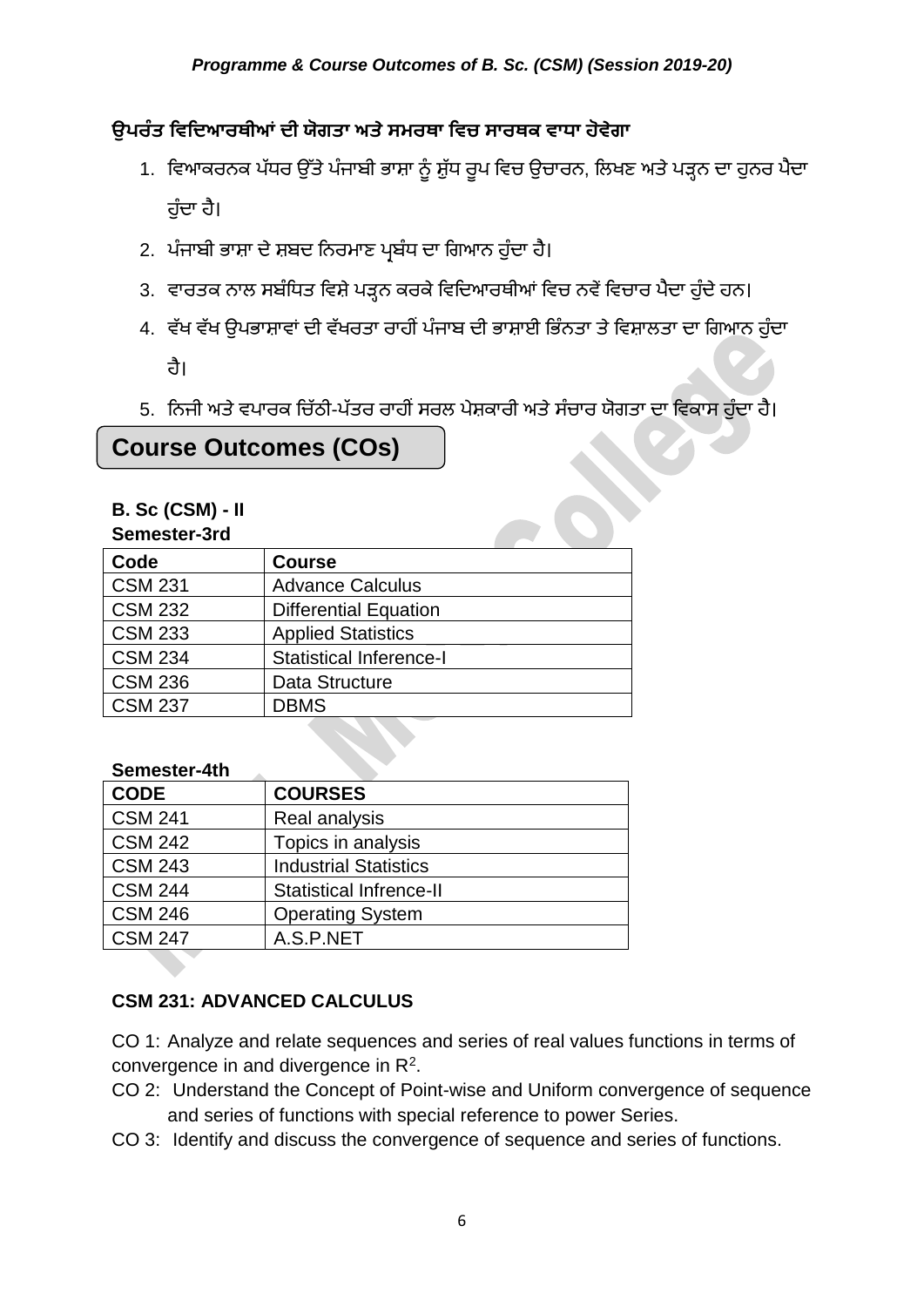CO 4: Understand the use of derivatives in Taylor's theorem, error estimation, and to Find Maximum and Minimum values of real-life situations.

#### **CSM 232: DIFFERENTIAL EQUATIONS**

CO-1: Obtain series solutions of several important classes of ordinary differential equations including Bessel's, Legendre differential equations. Also able to derive the generating functions and recurrence relations, orthogonality properties and interpret their qualitative behaviour.

CO-2: Discover the use of Bessel, Legendre's, Hermite's equations in real-life problems.

CO 3: Solve the first-order linear PDE's with the aid of Lagrange's method and nonlinear PDEs of first order with Charpits' method.

CO 4: Derive solutions of linear PDEs of second and higher order with constant coefficients.

CO 5: Apply and formulate integral transform techniques applied to various situations in physics, engineering, and other mathematical contexts.

#### **CSM 233: APPLIED STATISTICS**

CO 1: Learn the Definition of Time Series, components of a time series and methods of fitting mathematical curves..

CO 2: Interpret and visualize problems involved in the construction of index numbers, criterion of good index numbers, errors in index numbers.

CO3: Use some useful concepts to get an important background material for taking up an advanced course in financial econometrics and data analysis.

#### **CSM 234 : STATISTICAL INFERENCE – I**

- CO1: Understand the notion of a parametric models, point and interval estimation of the parameters of those models.
- CO2: Obtain the sufficient statistic, minimal sufficient statistic, m.l.e., moment estimator of the parameter.
- CO3: Understand the concept of MVUE, UMP , UMPU test with there applications.
- CO4: Compute probabilities of types of error, asymptotic confidence interval of a parameter and its relation with testing of hypothesis problem.
- CO5: Formulate null and alternative hypotheses and apply small, large sample and non-parametric tests in real life problems.

#### **CSM-236 :DATA STRUCTURE COURSE OUTCOMES**

#### **After completion of this course, students will be able to:**

**CO-1:** Be familiar with basic data structure and algorithms.

**CO-2:** Design and analyze programming problem statements

**CO-3:** Choose appropriate data structures and algorithms and use it to design algorithms for a specific problem.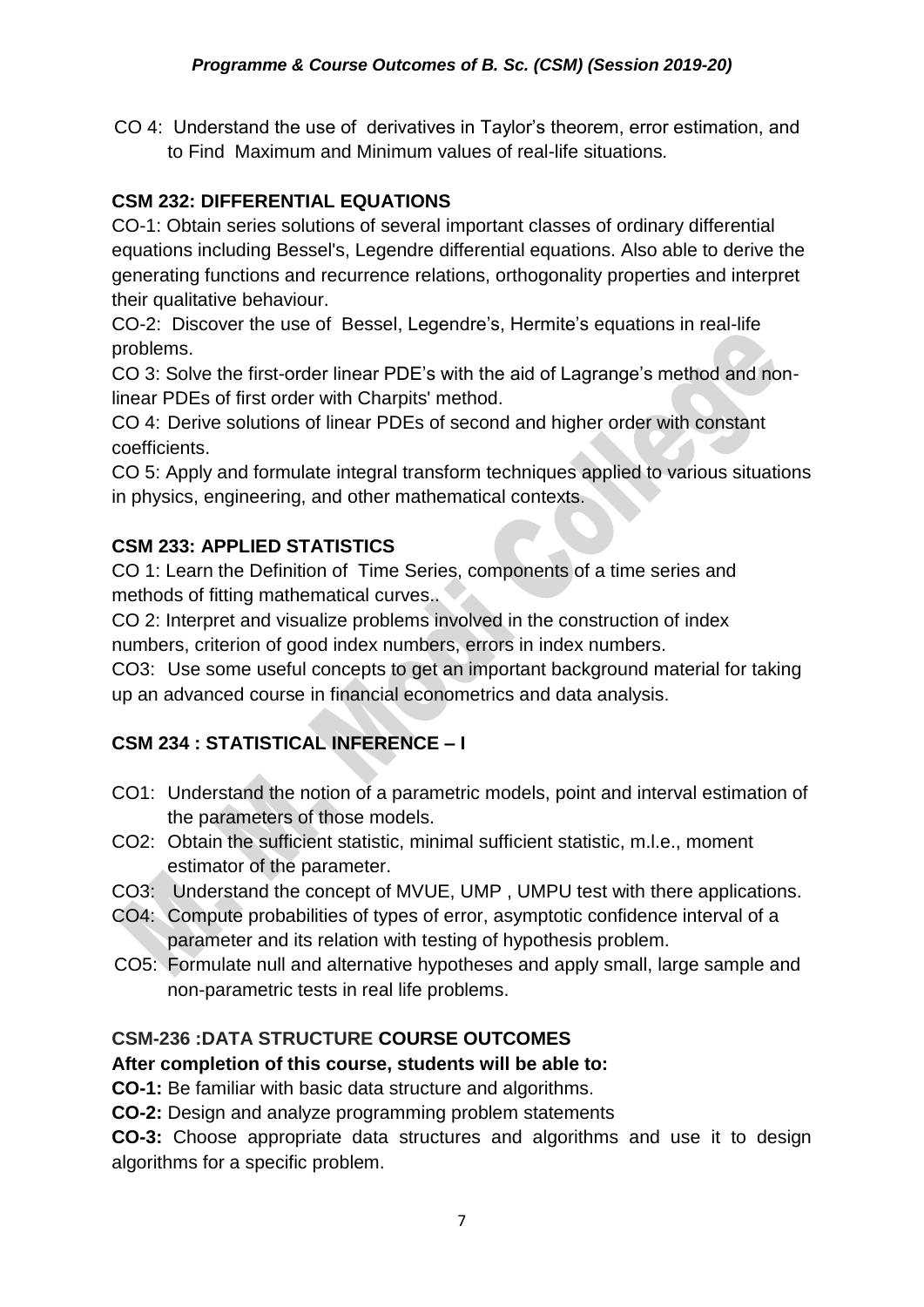**CO-4:** Handle operations like searching, insertion, deletion and traversing mechanism

**CO-5:** Come up with analysis of efficiency and proofs of correctness

#### **CSM-237 DATA BASE MANAGEMENT SYSTEM**

#### **Upon the completion of the course the learner will be able to**

CO-1: Familiarization with various features and applications of Database Management system.

CO-2: Acquire knowledge about database languages (DDL, DML, DCL)

CO-3: Learn how to design a database by using different data models.

CO-4: Understand the database handling during execution of the transactions along with concurrent access.

CO-5: Ability to perform various types of SQL queries.

CO-6: Able to design a good database using normalization, decomposition and functional dependency

#### **CSM 241: REAL ANALYSIS**

CO 1: Understand the concept of Riemann Integration.

CO 2: Implement logical thinking to prove the basic results of real analysis.

CO 3: Relate the concept of infinite series and Improper Integrals.

CO 4: Understand the concept of Limit, Continuity of Functions of several variables, differentiability of real-valued functions of two variables.

CO 5: Understand the use of partial derivatives in Taylor's theorem, error estimation, and to find Maximum and Minimum values of real-life situations.

#### **CSM 242: TOPICS IN ANALYSIS**

CO1: Understand the concept of Beta and Gamma functions, double and triple Integrals.

CO2: Evaluate Line, surface and volume integrals.

CO 3: Identify and apply Greens Theorem, Stokes Theorem, and the Divergence Theorem.

CO 4: Investigate the Theory of Vector Calculus with relevant examples.

CO 5: Understand the Concept of Point-wise and Uniform convergence of sequence and series of functions with special reference to power Series.

#### **CSM 243: INDUSTRIAL STATISTICS**

CO 1: Understand the technique of control charts for process control, three sigma control limits and specification limits.

CO 2: Understand basic of production process monitoring and apply concept of control charts on it.

CO3: Apply the acceptance and continuous sampling plans in production process.

CO 4: Know and apply the concept of weighted control charts, six sigma.

CO5: Apply inventory models to analyze real world systems.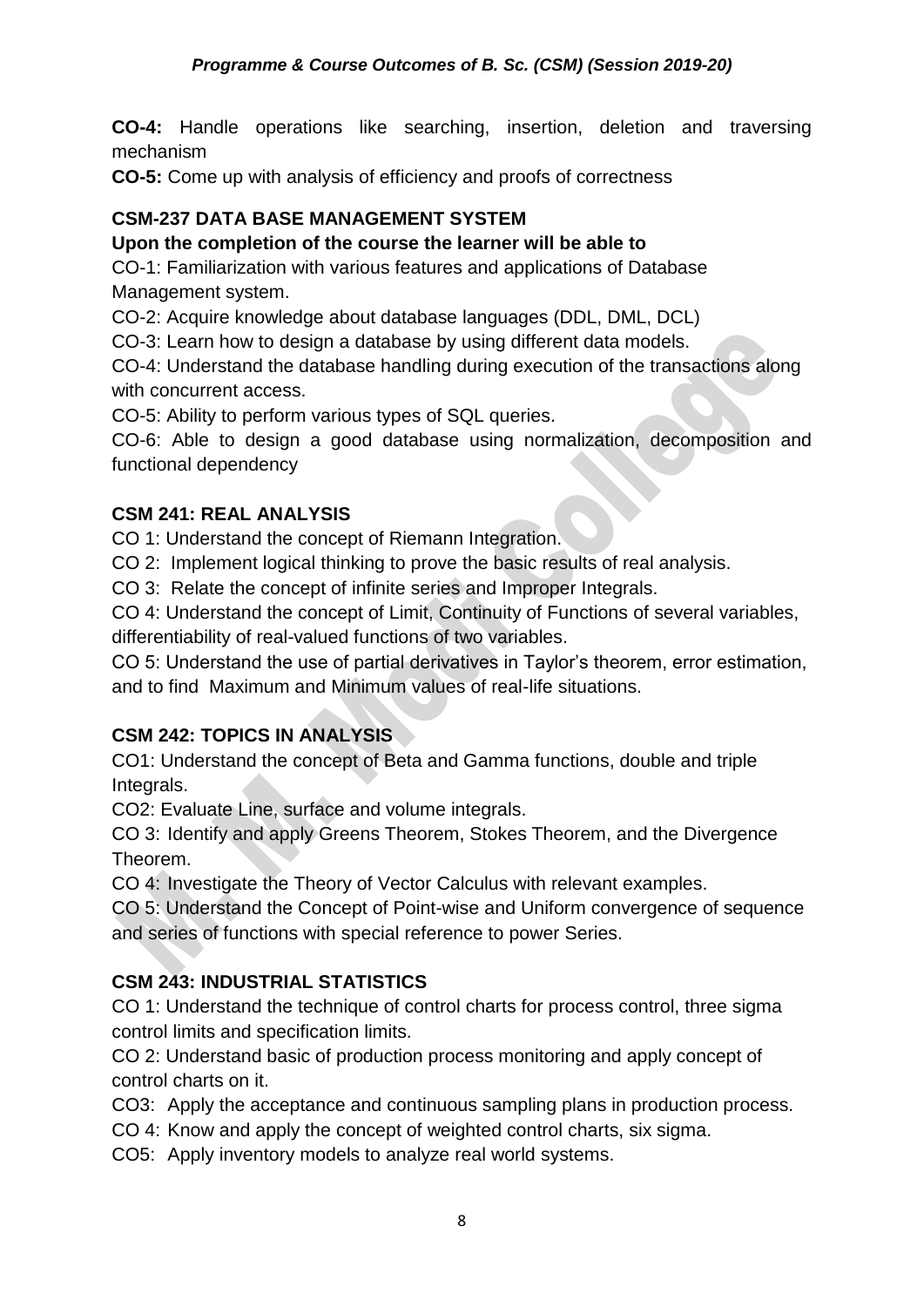#### *Programme & Course Outcomes of B. Sc. (CSM) (Session 2019-20)*

#### **CSM 244: STATISTICAL INFERENCE – II**

CO 1: Learn and get acquainted with various Sampling distributions

CO 2: Calculate the mean and variance of a univariate normal distribution.

CO3: Analyze and compare two univariate normal distributions through their means and variances.

CO 4: Know about exact tests and confidence intervals*,*Large sample tests, homogeneity of populations and goodness of fit.

CO 5: Draw conclusions about the whole population on the basis of a sample.

#### **CSM-246: OPERETING SYSTEM**

#### **After completion of this course, students will be able to:**

**CO-1**: Learn the mechanisms of OS to handle processes and threads and their communication.

**CO-2**: Use different data types, operators and console I/O function in a computer program.

**CO-3**: Learn the mechanisms involved in memory management in contemporary OS.

**CO-4**: Gain knowledge on distributed operating system concepts that includes architecture, deadlock detection algorithms and agreement protocols.

**CO-5**: Understand different approaches to memory management.

**CO-6**: Understand the structure and organization of the file system

#### **CSM-247: ASP.NET**

**CO-1**: Write, compile and debug programs using ASP.NET language.

**CO-2**: Knowledge and Use of different data types, operators, loops and other control structures in web programming.

**CO-3**: Design programs accepting user inputs and various other standard controls.

**CO-4**: Understand the implementation of arrays, and events.

**CO-5**: Comprehend the concepts of classes and objects: declaration, initialization and implementation.

**CO-6**: Apply the various rich web features like file uploads, debugging, caching and deploying ASP.NET pages et cetera.

**CO-7**: Understand and learn the concepts related with ASP.NET security, localizing ASP.NET applications.

**CO-8**: Ability to develop programs to implement and use all the above specified concepts and features in programming.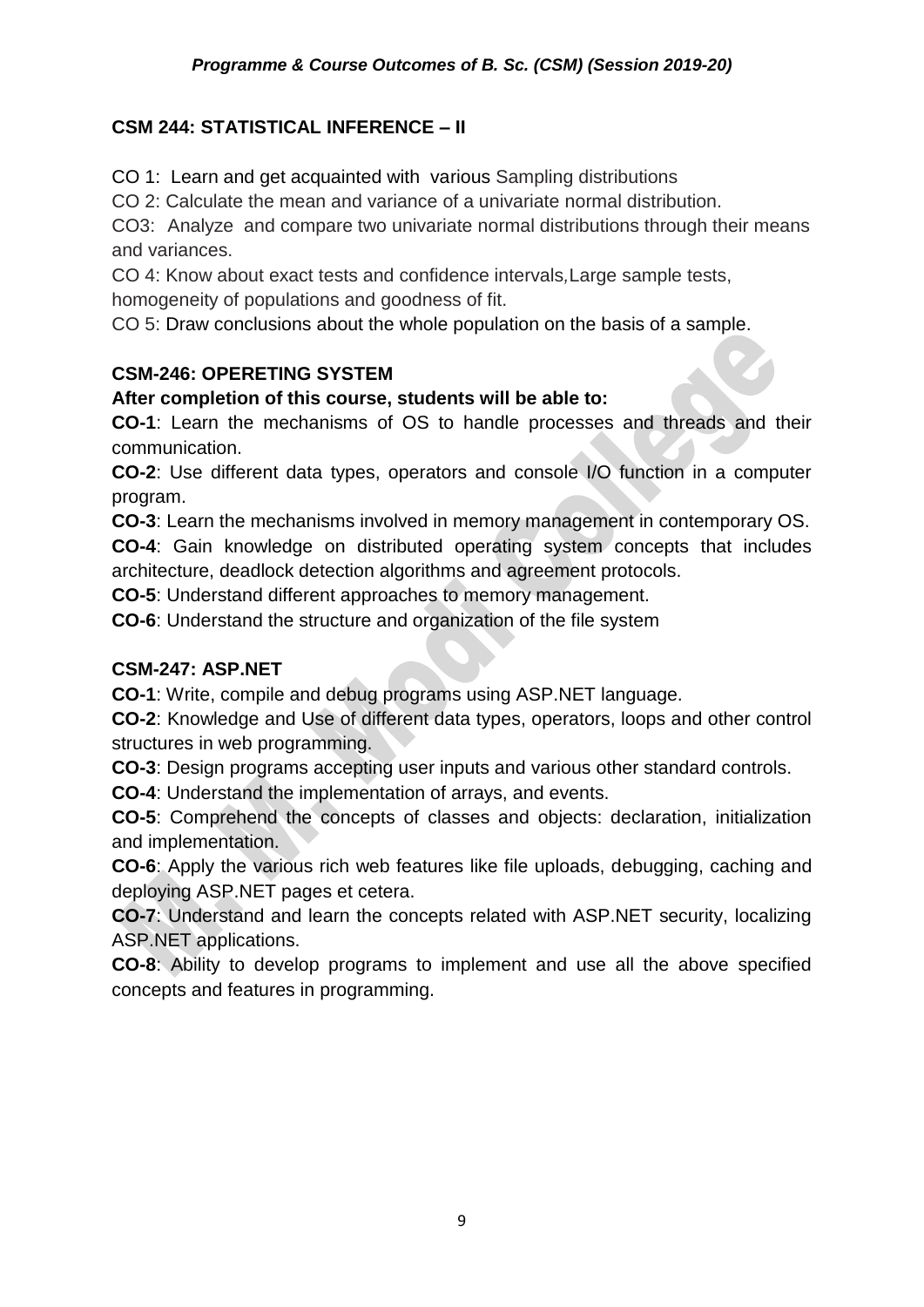# **Course Outcomes (COs)**

#### **B. Sc (CSM) - III**

#### **Semester- 5 th**

| <b>Course Outcomes (COs)</b> |                              |  |
|------------------------------|------------------------------|--|
| $B.$ Sc (CSM) - III          |                              |  |
| Semester- 5 <sup>th</sup>    |                              |  |
| Code                         | <b>Course</b>                |  |
| <b>CSM-351</b>               | <b>Communication Skills</b>  |  |
| <b>CSM-352</b>               | Abstract Algebra             |  |
| <b>CSM-353</b>               | <b>Discrete Mathematics</b>  |  |
| <b>CSM-354</b>               | Comp. Ori. Numerical Methods |  |
| <b>CSM-355</b>               | Sample Surveys               |  |
| <b>CSM-357</b>               | <b>CNDC</b>                  |  |
| <b>CSM-358</b>               | <b>Visual Programing</b>     |  |

#### **Semester- 6 th**

| <b>CODE</b>    | <b>COURSE</b>                      |
|----------------|------------------------------------|
| <b>CSM 361</b> | <b>Communication Skills</b>        |
| <b>CSM 362</b> | <b>Mechanics</b>                   |
| <b>CSM 363</b> | Linear Algebra                     |
| <b>CSM 364</b> | <b>Linear Programming</b>          |
| <b>CSM 365</b> | Design and Analysis Of Experiments |
| <b>CSM 367</b> | Oracle                             |
| <b>CSM 368</b> | <b>Software Engineering</b>        |

#### **CSM 351: COMMUNICATION SKILLS**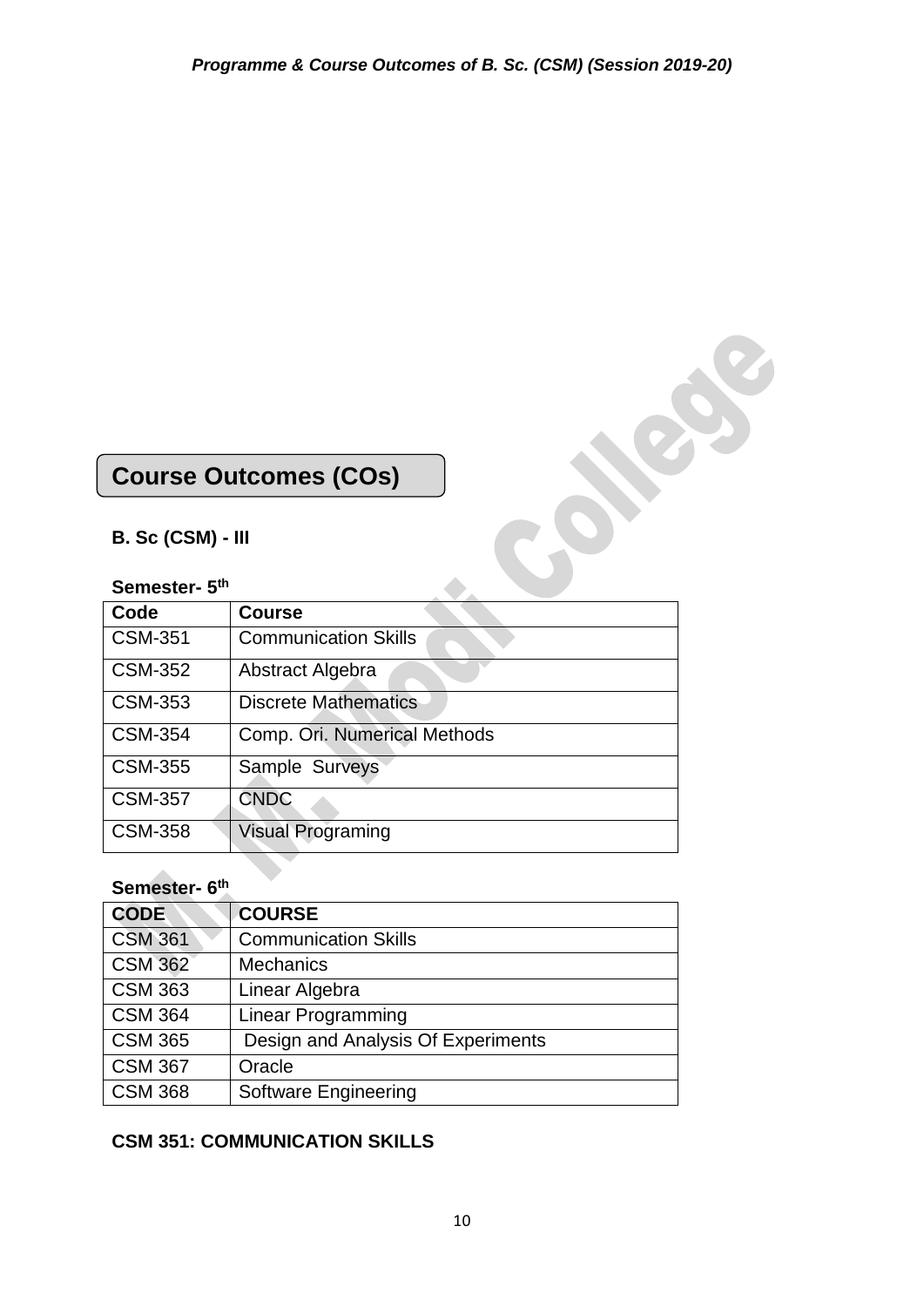CO-1:Learn the skills of effective communication and all the methods of communication.

CO-2: Improve reading skills with proper accent and flow.

CO-3: Improve writing skills with all the rules and effective word usage.

CO-4: Learn the all the elements of language reading writing and listening.

CO-5: Learn the use of business elements and business filed documentations as letter writing, purchases etc.

CO-6: Use the abbreviations of words, and make proper sentence making with abbreviation.

#### **CSM 352 : ABSTRAT ALGEBRA**

CO 1:Define and construct algebraic structures like Groups, Rings, Unique Factorization Domains, Principal Ideal Domains, Euclidean Domains, Polynomial rings over UFD.

CO 2: Develop new structures based on a given structure and compare them. CO-3: Analyse algebraic structures in details.

CO 4: Use and prove the definitions and theorems of Abstract Algebra.

CO 5:Use and apply the concepts of Group and Ring Theory in Galois theory, Algebraic geometry, Combinatorics.

#### **CSM 353: DISCRETE MATHEMATICS**

CO-1: Understand and Define basic notations in graph theory & trees.

CO-2: Generate the Passwords by using the techniques of counting principles

CO-3: Demonstrate different traversal methods for trees and graphs.

CO-4: Understand set theory, inductive way of thinking, complex counting techniques, Binary relations and recurrence relations.

CO-5: Apply shortest path algorithm to determine fastest driving routes.

CO-6: Construct Model problems in Computer Science using graphs and trees

CO 7: Interpret and investigate applications of Boolean algebra and Boolean functions, logic gates, switching circuits in electronics.

#### **CSM –354: COMPUTER ORIENTED NUMERICAL METHODS.**

CO1: Understand the errors, source of error and its effect on any computation. CO2: Compare the viability of different approaches to numerical solutions of problems arising in roots of solution of non linear equations, ,solution of linear system.

CO3: Tabulate the functions and data set using interpolation and least square curves.

CO4: Solve initial and boundary value problems in differential equation using different numerical methods.

CO5: Apply various numerical methods in real life problems.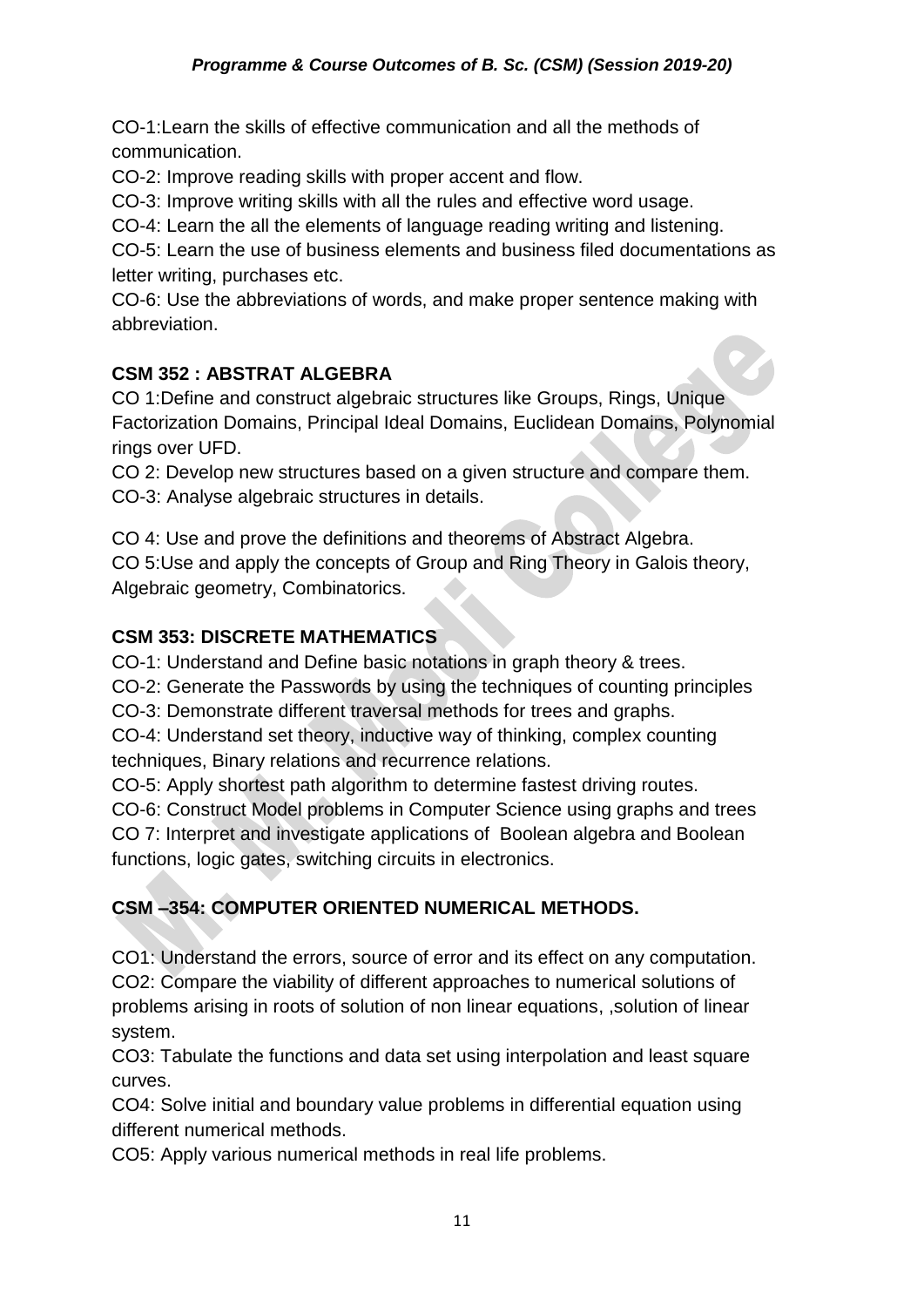#### **CSM –355: SAMPLE SURVEYS**

- CO1: To learn scientific view to conduct the survey in proper way to collect the data about specific perspective
- CO2: Understand the basic principles underlying survey design and estimation.
- CO3: Apply the different sampling methods for designing and selecting a sample from a population.

CO4: Implement Cluster sampling, Ratio and Regression estimation in real life problems.

CO5: Analysis the Variance of estimators of population mean, population proportion and their estimators.

#### **CSM –357: COMPUTER NETWORK AND DATA COMMUNICATION On completion of this course, the students will be able to:**

**CO-1:** On completion of this course, the students will be able to:

**CO-2:** Understand the basic concepts, types of networks, OSI, ans TCP/IP models with working of all the layers in detail

**CO-3:** Learn and understand the working of different hardware components used in networking and various communication protocols

**CO-4:** Learn and understand various issues involved in network security, and methods used to implement network security.

#### **CSM –358: VISUAL PROGRAMING**

**On completion of this course, the students will be able to:**

**CO-1:** Design, create, build, and debug Visual Basic applications.

**CO-2:** Explore Visual Basic's Integrated Development Environment (IDE).

**CO-3:** Write and apply decision structures for determining different operations.

**CO-4:**Understand and identify the fundamental concepts of object-oriented programming.

**CO-5:** Perform tests, resolve defects and revise existing code.

#### **CSM 361: COMMUNICATION SKILLS**

CO-1:Learn the skills of effective communication and all the methods of communication.

CO-2:improve reading skills with proper accent and flow.

CO-3:improve writing skills with all the rules and effective word usage.

CO-4:learn the all the elements of language reading writing and listening.

CO-5:learn the use of business elements and business filed documentations as letter writing, purchases etc.

CO-6: use the abbreviations of words, and make proper sentence making with abbreviation.

#### **CSM 362 MECHANICS**

CO-1: Understand the necessary conditions for equilibrium of particles acted upon by number of forces.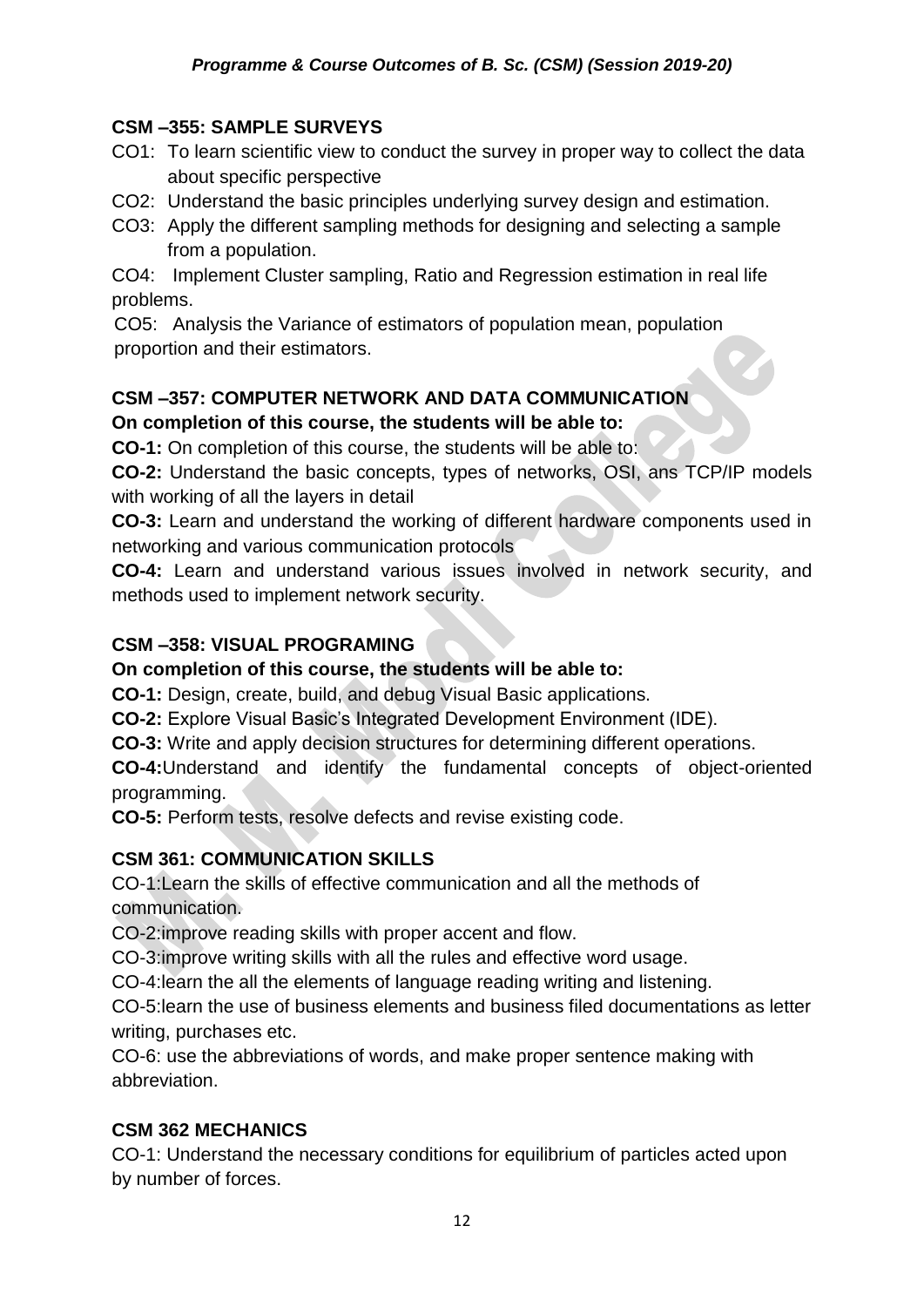CO-2:Resolve system of forces to a resultant force and a resultant couple.

CO 3: Learn about the concepts of Null Point,Null Line and Null Plane with respect to a system of forcing on a rigid body.

CO 4: Explain the Kinematics and Kinetics of rectilinear and planar motion of a particle including constrained oscillatory motion .

CO 5: Formulate the knowledge of Mechanics to higher courses like the theory of elasticity, fluid mechanics etc.

#### **CSM 363 LINEAR ALGEBRA**

CO-1: Understand real vector spaces, subspaces, basis, dimension, and their properties

CO-2: Use the definition and properties of linear transformations and matrices of linear transformations.

CO 3: Obtain various variants of diagonalization of linear transformations.

CO-4: Apply the knowledge of linear algebra to solve the system of differential equations.

CO-5: Explain the use of linear algebra in coding theory, linear programming, and cryptography.

#### **CSM 364: LINEAR PROGRAMING**

CO-1: Provide graphical solutions of linear programming problems with two variables, and

illustrate the concept of convex, extreme points and the simplex method CO-2: Know about relationships between the primal and dual problems and to understand sensitivity analysis.

CO-3: Learn about the real world applications to transportation and assignment problems

CO-4: Attribute the use of optimization techniques in designing and mathematical modeking.

CO-5: Discover use of sensitivity techniques for predicting the outcome of a decision if a situation turns out to be different compared to the key predictions.

## **CSM 365: DESIGN AND ANALYSIS OF EXPERIMENTS**

CO 1: Understand Linear models, the fixed effect models, the distribution of minimum error sum of squares, and the conditional error sum of squares.

CO 2: Interpret Completely randomized design, randomized block design and Latin square design and their advantages and disadvantages.

CO 3: Construct an idea of conducting the sample surveys and selecting appropriate sampling techniques.

CO 4: Carry out one way and two way Analysis of Variance,

CO 5: Use appropriate experimental designs to analyze the experimental data.

#### **CSM-367: ORACLE**